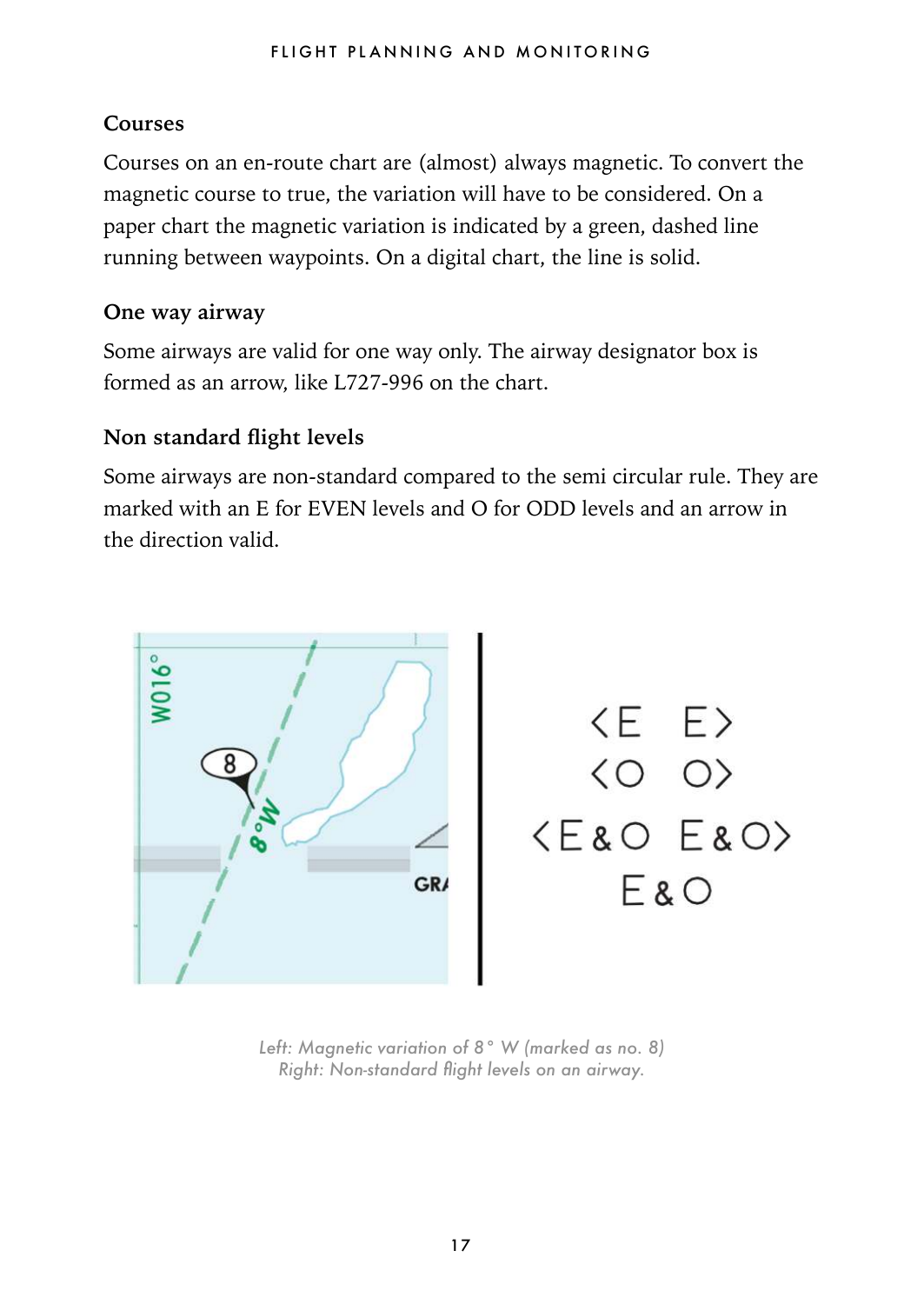# **DIRECTIONS**

You will have to know how to do all calculations when it comes to compass, magnetic and true courses.

If you remember the letters CDMVT, this becomes quite easy. It may help to use the acronym "*Can Dead Men Vote Twice*" or "*Cadbury Dairy Milk Very Tasty*".

|   | Compass   |
|---|-----------|
| D | Deviation |
| M | Magnetic  |
| V | Variation |
| Τ | True      |
|   |           |

**Let us explain this by using an example:** 

*A compass heading of 124° is given and we have a variation of 4° WEST and compass deviation of -3°. What is the magnetic and true heading being flown?*

**Let's fill out this table:** 

| Compass<br>Heading | <b>Deviation</b> | Magnetic<br>Heading | Variation | <b>True Heading</b> |
|--------------------|------------------|---------------------|-----------|---------------------|
| $124^\circ$        | $-3^{\circ}$     |                     | 4° W      |                     |

We can find our magnetic and true heading by going through the magnetic heading.

A negative deviation is westerly. And west is to the left. Let's use an arrow to visualize this in the table.

#### **It will then look like this:**

| Compass<br><b>Heading</b> | <b>Deviation</b> | Magnetic<br><b>Heading</b> | Variation | <b>True Heading</b> |
|---------------------------|------------------|----------------------------|-----------|---------------------|
| $124^\circ$               | $-3°$            |                            | 4° W      |                     |
|                           |                  |                            |           |                     |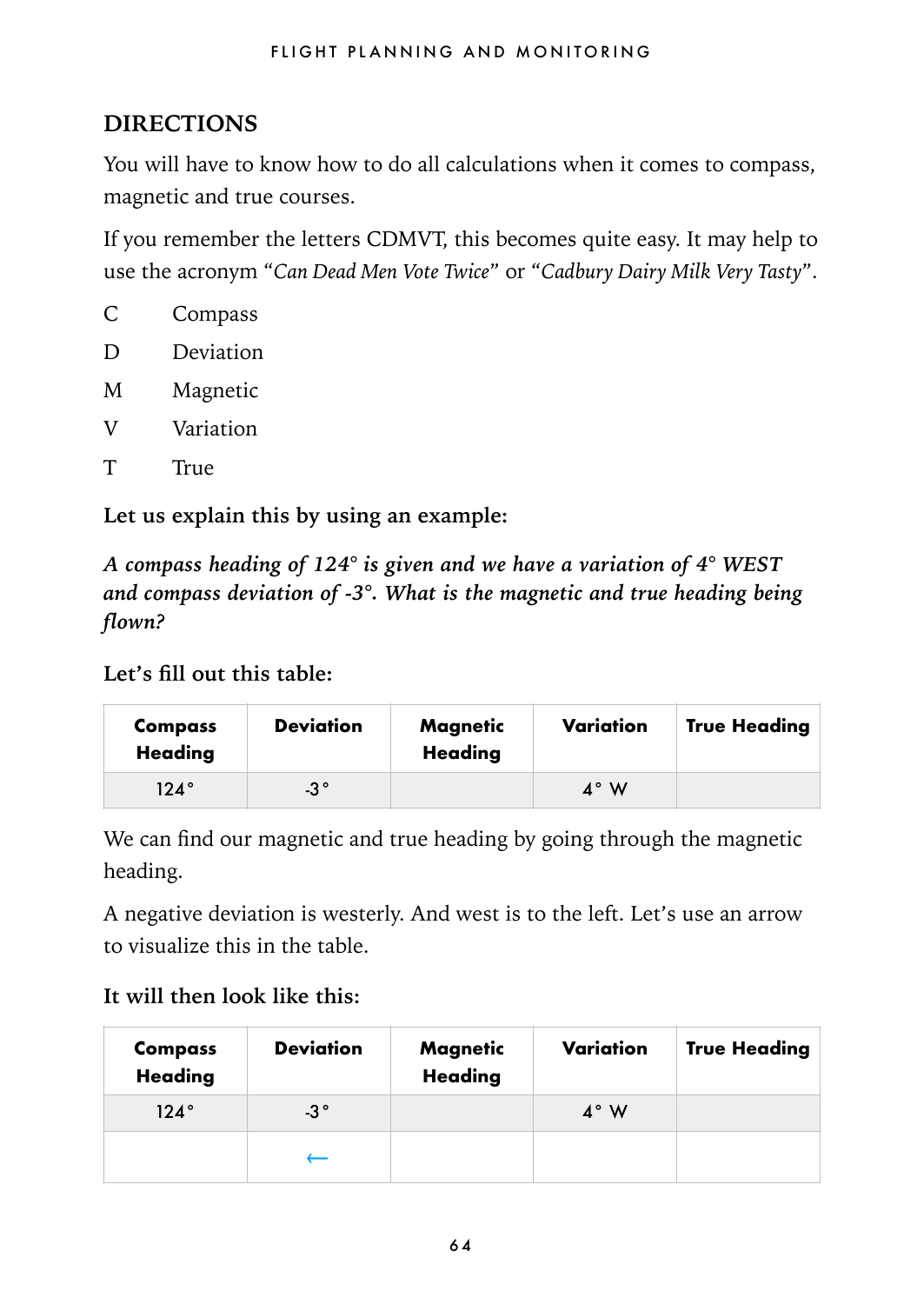In order to go from compass to magnetic (via deviation) we now follow the direction of the arrow. The arrow will point to the larger number.

The magnetic heading will then be 124° minus 3°, which is **121°**:

| Compass<br><b>Heading</b> | <b>Deviation</b> | Magnetic<br><b>Heading</b> | Variation | <b>True Heading</b> |
|---------------------------|------------------|----------------------------|-----------|---------------------|
| $124^\circ$               | $-3^{\circ}$     |                            | 4° W      |                     |
|                           |                  |                            |           |                     |
| $124^\circ$               | $-3°$            | 121 °                      | 4° W      |                     |

The same will apply to the variation. The arrow will point to the larger number.

| Compass<br><b>Heading</b> | <b>Deviation</b> | Magnetic<br><b>Heading</b> | Variation   | <b>True Heading</b> |
|---------------------------|------------------|----------------------------|-------------|---------------------|
| $124^\circ$               | $-3^{\circ}$     |                            | $4^\circ$ W |                     |
|                           |                  |                            |             |                     |
| $124^\circ$               | $-3^{\circ}$     | 121°                       | 4° W        | 117°                |

The true heading will be magnetic heading minus the westerly variation, therefore **117°**.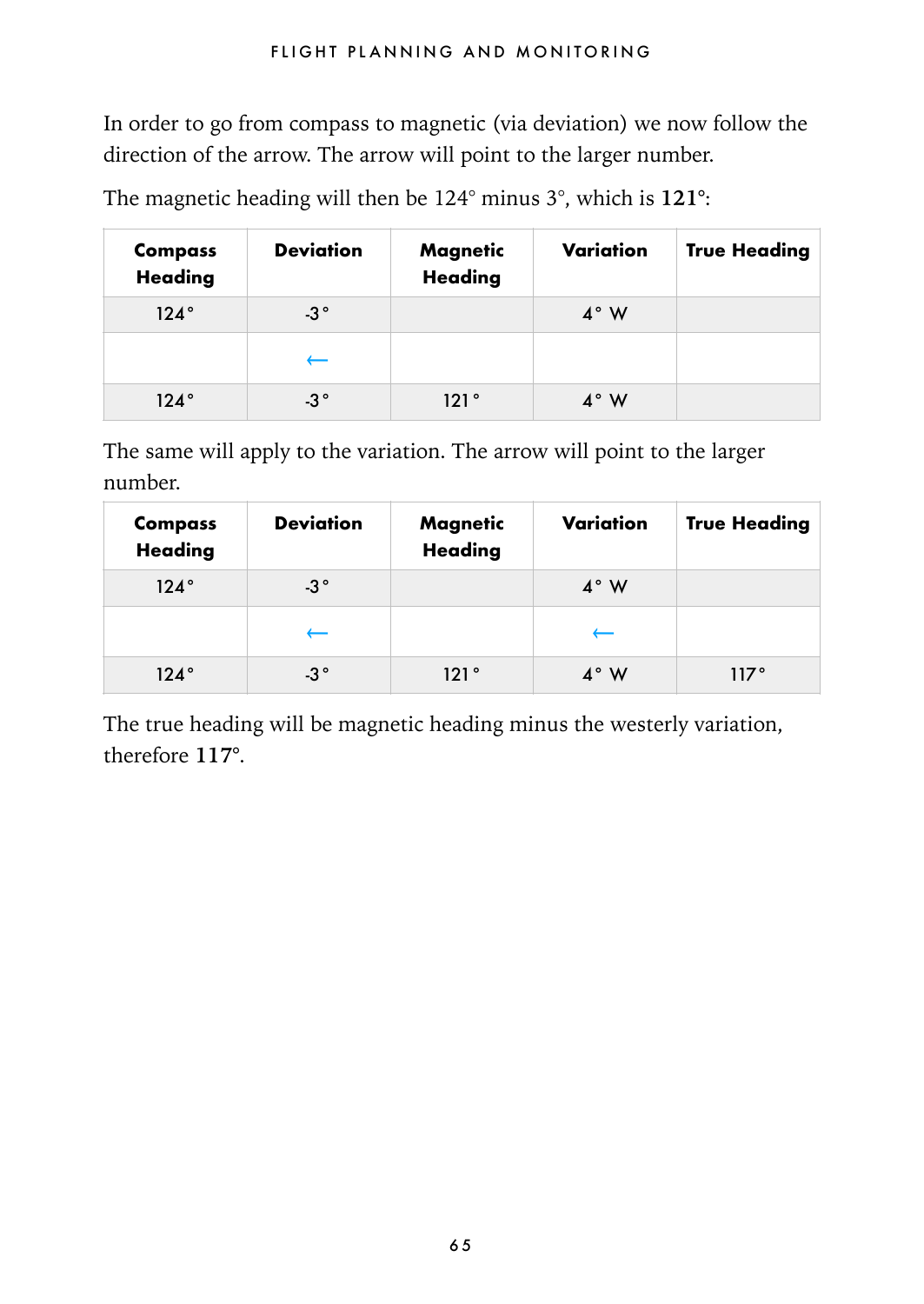# **CALCULATING TRUE AIR SPEED (TAS)**

As you remember from *Instrumentation*, the airspeed indicator (ASI) is driven by ram air into a pitot tube and shows what is called indicated airspeed (IAS). However, the differential pressure is affected by air density/ temperature.

At sea level in the International Standard Atmosphere (ISA) and at low speeds where air compressibility is negligible (i.e., assuming a constant air density), indicated airspeed corresponds to true airspeed.

When the air density or temperature around the aircraft differs from standard sea level conditions, IAS will no longer correspond to TAS, thus it will no longer reflect aircraft performance. The ASI will indicate less than TAS when the air density decreases due to a change in altitude or air temperature. For this reason, TAS cannot be measured directly and we will have to calculate the TAS.

TAS will also be used when filing an ATS flight plan, in the "cruising speed" box (item 15).

# **Calculation example**

Since temperature variations are of a smaller influence, the ASI error can be roughly estimated as indicating about **2% less than TAS per 1,000 feet** of altitude above sea level.

An aircraft flying at 15,000 feet in the ISA with an IAS of 100 knots will then be flying at 126 knots TAS.

For more precise calculations (including temperature) we will use our CRP-1/5 or CR-3 computer.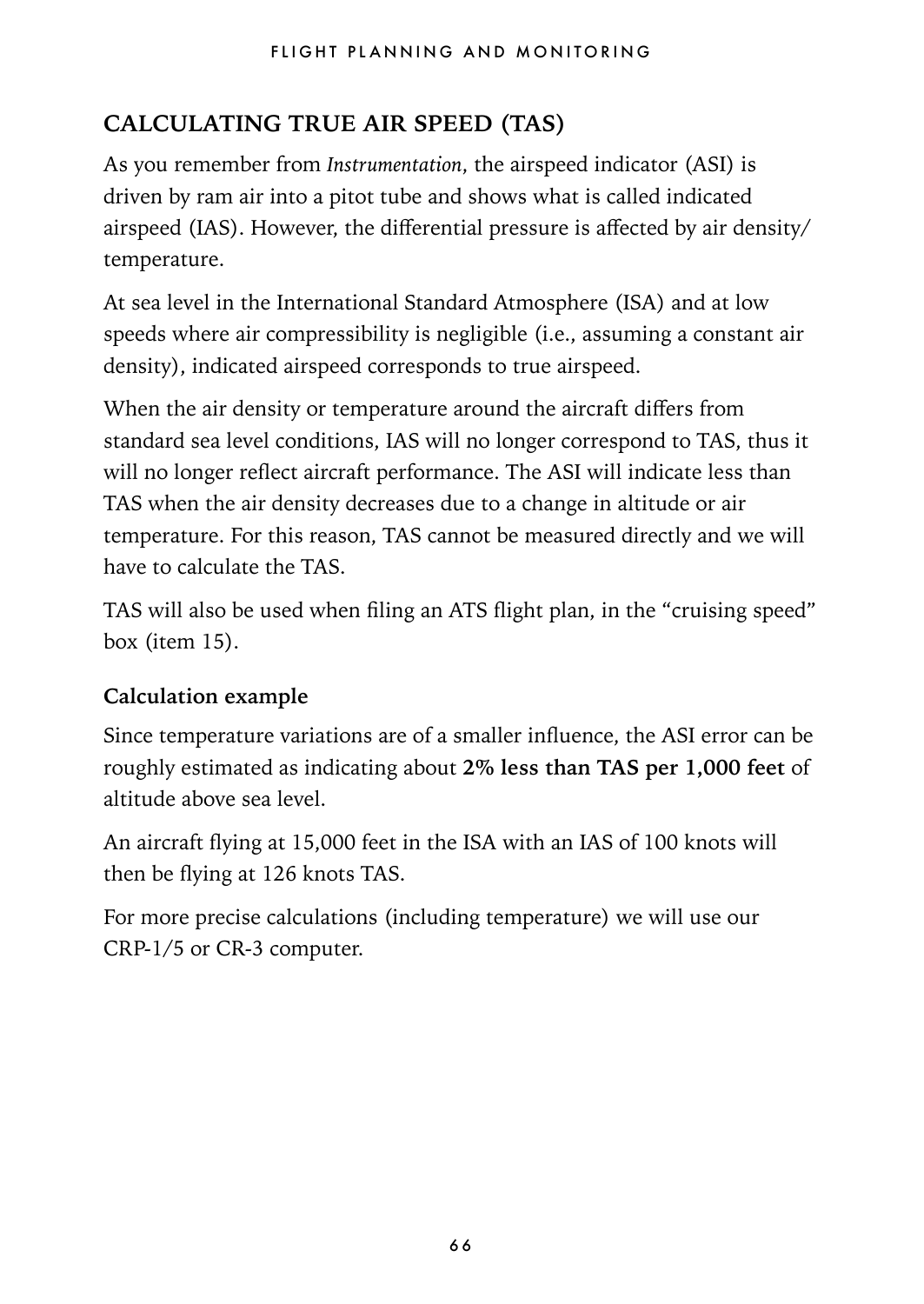# **CALCULATING THE WIND CORRECTION ANGLE (WCA)**

Wind correction angle will be added or subtracted from our heading to establish a heading so that track coincides with course.

## *The wind correction angle is not to be confused with the drift angle (which is the difference between heading and track).*

The wind correction angle can be fairly easily calculated with this formula:

Difference between wind and track  $x$  Wind speed  $y = WCA$ **TAS** 

#### **Example question**

Your TAS is 100 knots.

The wind is from 330° (magnetic) at 20 kts.

Your magnetic heading is 360°.

What is your wind correction angle (WCA)?

#### **Answer**

Let us put this into the given formula:

 $\frac{30^{\circ} \times 20 \text{ kts}}{100 \text{ kts}} = 6^{\circ} \text{WCA}$ 

Now, should you add or subtract? If the wind is from the right  $=$  ADD the wind correction angle to the heading and the other way around if the wind is from the left.

**In this case, the WCA should be** *subtracted* **to give a heading of 354° (which is the correct answer).**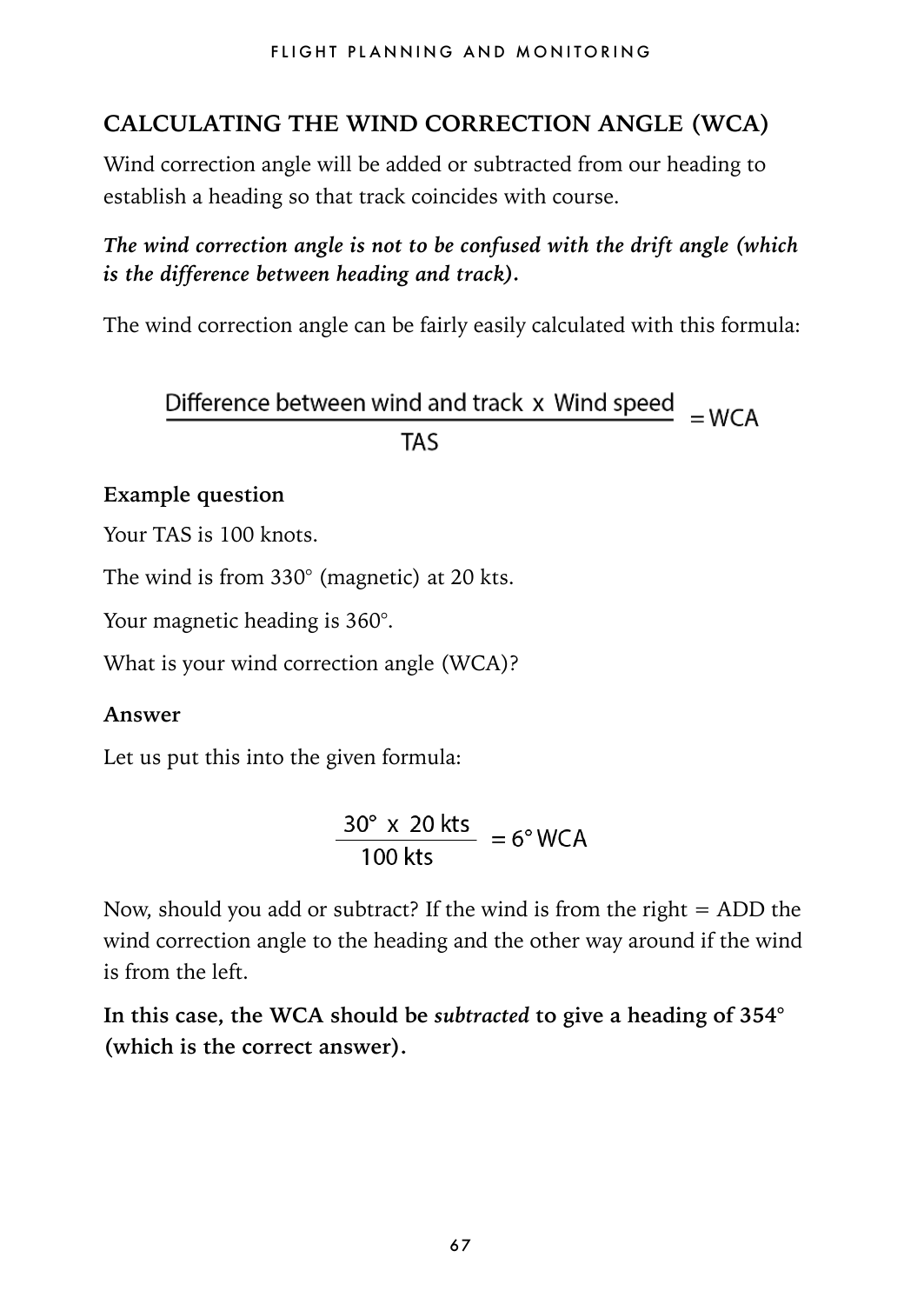# **CALCULATING THE GROUND SPEED (GS)**

Knowing the wind correction angle (WCA) and the wind speed, the ground speed (GS) can be easily calculated as well with this formula:

```
cos(WCA) x wind speed = Head or tail component
```
This answer will be within 1%.

#### **Example question**

#### **We are using the same parameters as in the example above:**

Your TAS is 100 kts.

The wind is from 330° at 20 kts.

Aircraft heading is 360°.

We found (from our previous calculation) that the WCA (wind correction angle) was -6°.

#### **Answer**

cos (6°) x 20 kts = 19.89 kts

This headwind component will then be subtracted from the TAS (and a tailwind component would be added).

#### **Your GS will then be around 80 kts.**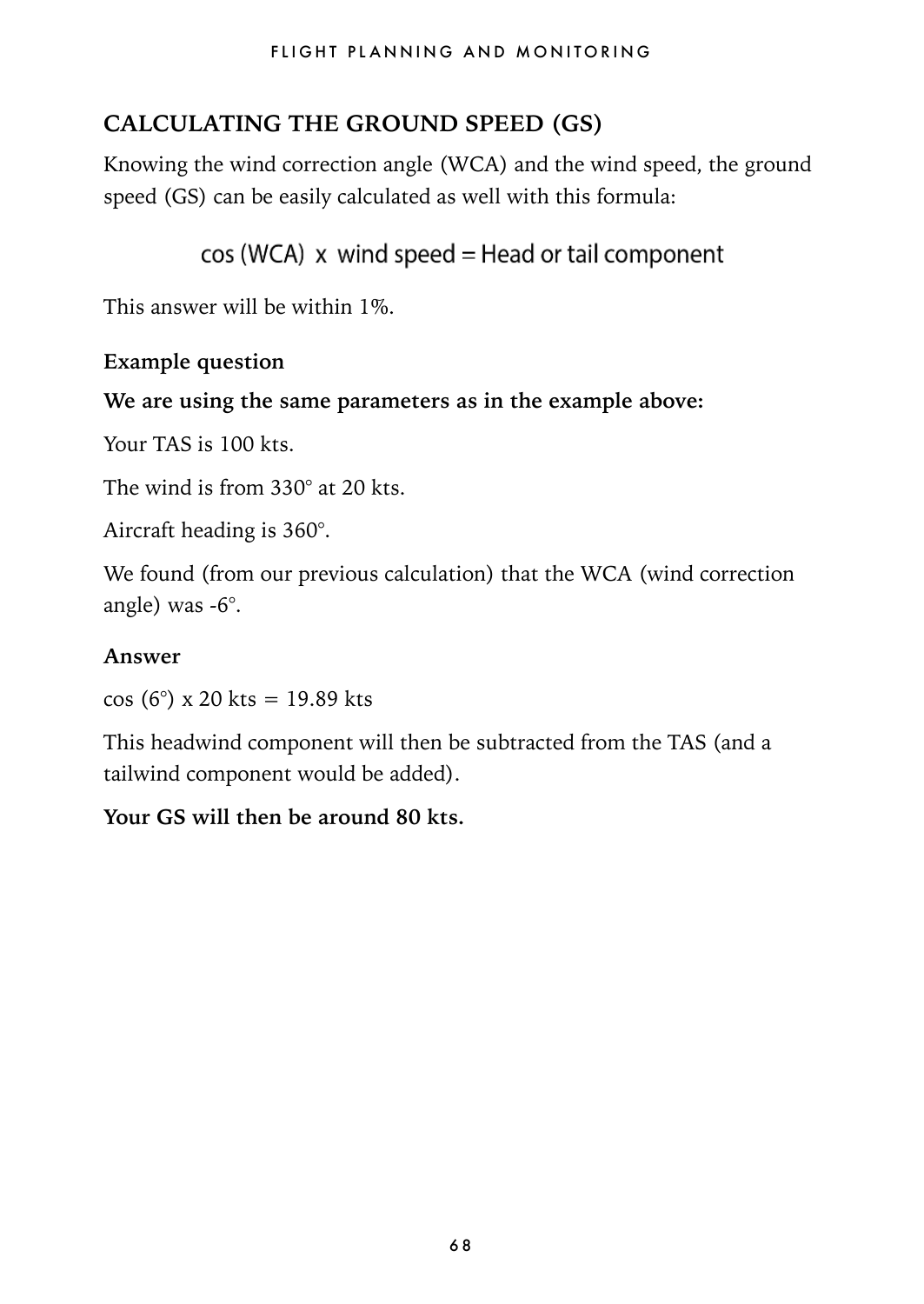# **ITEM 16 - DESTINATION AERODROME, TOTAL ESTIMATED ELAPSED TIME AND ALTERNATE AERODROME(S)**

#### **Destination aerodrome and total estimated elapsed time**

Insert the ICAO 4-letter location indicator of the destination aerodrome followed by the total estimated elapsed time of your flight (NOT the planned time of landing).

#### **Alternate aerodrome(s)**

Insert the ICAO 4-letter location indicator(s) of not more than two alternate aerodromes, separated by a space.

If no location indicator has been assigned to the alternate aerodrome, insert **ZZZZ** and specify in item 18 the name of the aerodrome, preceded by ALTN/.

Rules concerning indicating alternate aerodromes positions (if not listed by ICAO code) are the same as for DEP/ and ARR/ elements (described in the explanation of item 18).